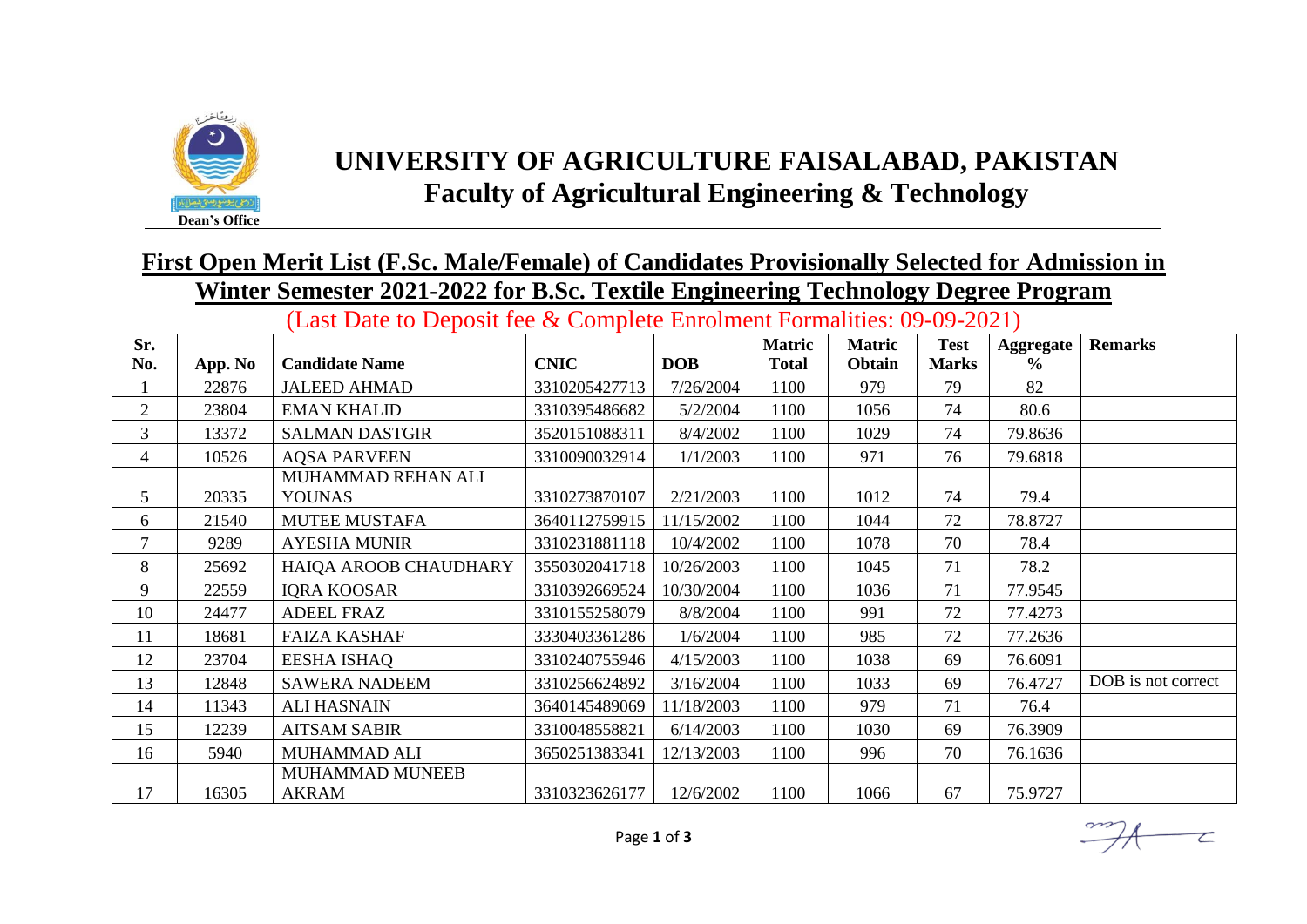| 18 | 25151 | <b>ALI HAMZA</b>                    | 3310447994691 | 12/25/2004 | 1100 | 1038 | 67 | 75.2091 |                    |
|----|-------|-------------------------------------|---------------|------------|------|------|----|---------|--------------------|
| 19 | 13153 | <b>SAMEEN ARSHAD</b>                | 3540278409442 | 9/8/2003   | 1100 | 1029 | 67 | 74.9636 |                    |
| 20 | 2147  | <b>AHMAD RAZA</b>                   | 3330301716177 | 9/9/2002   | 1100 | 1066 | 65 | 74.5727 |                    |
| 21 | 11169 | MUHAMMAD OMER HAYAT<br><b>TARAR</b> | 3550302070027 | 1/1/2002   | 1100 | 1032 | 66 | 74.3455 |                    |
|    |       | HAFIZ MUHAMMAD                      |               |            |      |      |    |         |                    |
| 22 | 4723  | <b>ABDULLAH</b>                     | 3310453119077 | 2/23/2002  | 1100 | 1028 | 66 | 74.2364 |                    |
| 23 | 21386 | <b>AHMAD MUTEEB</b>                 | 3330373188367 | 4/10/2003  | 1100 | 1026 | 66 | 74.1818 |                    |
| 24 | 3293  | <b>BUSHRA SHAFIQUE</b>              | 3310067238662 | 9/28/2003  | 1100 | 1047 | 65 | 74.0545 |                    |
| 25 | 5032  | <b>UMAIR HAIDER</b>                 | 3310483268135 | 4/22/2001  | 1100 | 993  | 67 | 73.9818 | DOB is not correct |
| 26 | 10735 | MUHAMMAD TAYYAB<br><b>SHAHID</b>    | 4250142600237 | 6/5/2003   | 1100 | 1048 | 64 | 73.3818 |                    |
| 27 | 16454 | MUHAMMAD HASEEB IQBAL               | 3330374551135 | 2/2/2001   | 1100 | 1019 | 65 | 73.2909 |                    |
| 28 | 15808 | <b>M SULEMAN</b>                    | 3310266981473 | 7/24/2002  | 1100 | 1012 | 65 | 73.1    |                    |
| 29 | 20753 | <b>ASMA TEHREEM</b>                 | 3330271356668 | 7/20/2003  | 1100 | 1030 | 64 | 72.8909 |                    |
| 30 | 21301 | SHURAHBEEL SHAMAIM                  | 3230317726367 | 1/6/2004   | 1100 | 1021 | 64 | 72.6455 |                    |
| 31 | 24375 | <b>ZEESHANN AHMAD</b>               | 3440386341085 | 5/20/2002  | 1100 | 1020 | 64 | 72.6182 |                    |
|    |       | MUHAMMAD IHSAN UL                   |               |            |      |      |    |         |                    |
| 32 | 5747  | <b>HAQUE</b>                        | 3640299868445 | 10/1/2002  | 1100 | 968  | 66 | 72.6    |                    |
| 33 | 6234  | <b>MEERUB AMIN</b>                  | 3310285188272 | 9/14/2002  | 1100 | 1019 | 64 | 72.5909 |                    |
| 34 | 26183 | MUHAMMAD SUFYAN                     | 3510259745037 | 12/15/2003 | 1100 | 1053 | 62 | 72.1182 |                    |
| 35 | 25255 | MUHAMMAD ABDUR<br><b>REHMAN</b>     | 3320251041517 | 11/18/2002 | 1100 | 943  | 66 | 71.9182 |                    |
| 36 | 25062 | <b>IMAN SAEED</b>                   | 3310431655814 | 7/24/2003  | 1100 | 993  | 64 | 71.8818 |                    |
| 37 | 20768 | <b>MARYAM HAMDAH</b>                | 3410127570724 | 11/9/2002  | 1100 | 963  | 65 | 71.7636 |                    |
| 38 | 9224  | <b>MARYAM SAEED</b>                 | 3310358390136 | 10/26/2003 | 1100 | 1036 | 62 | 71.6545 |                    |
| 39 | 2871  | <b>SAMI ULLAH</b>                   | 3320213542249 | 2/27/2002  | 1100 | 1034 | 62 | 71.6    |                    |
| 40 | 13408 | <b>TANZIL AKHTAR</b>                | 3330365373328 | 2/29/2004  | 1100 | 973  | 64 | 71.3364 |                    |
| 41 | 15467 | MUHAMMAD ABDULLAH                   | 3330103402645 | 4/5/2003   | 1100 | 996  | 63 | 71.2636 |                    |
| 42 | 21735 | <b>ALI AHMAD</b>                    | 3510296930557 | 9/10/2002  | 1100 | 1047 | 61 | 71.2545 |                    |
| 43 | 10354 | <b>SHAHROZ TAHA</b>                 | 3840339078707 | 4/19/2004  | 1100 | 1017 | 62 | 71.1364 |                    |

 $\frac{1}{\sqrt{1-\frac{1}{c}}}$